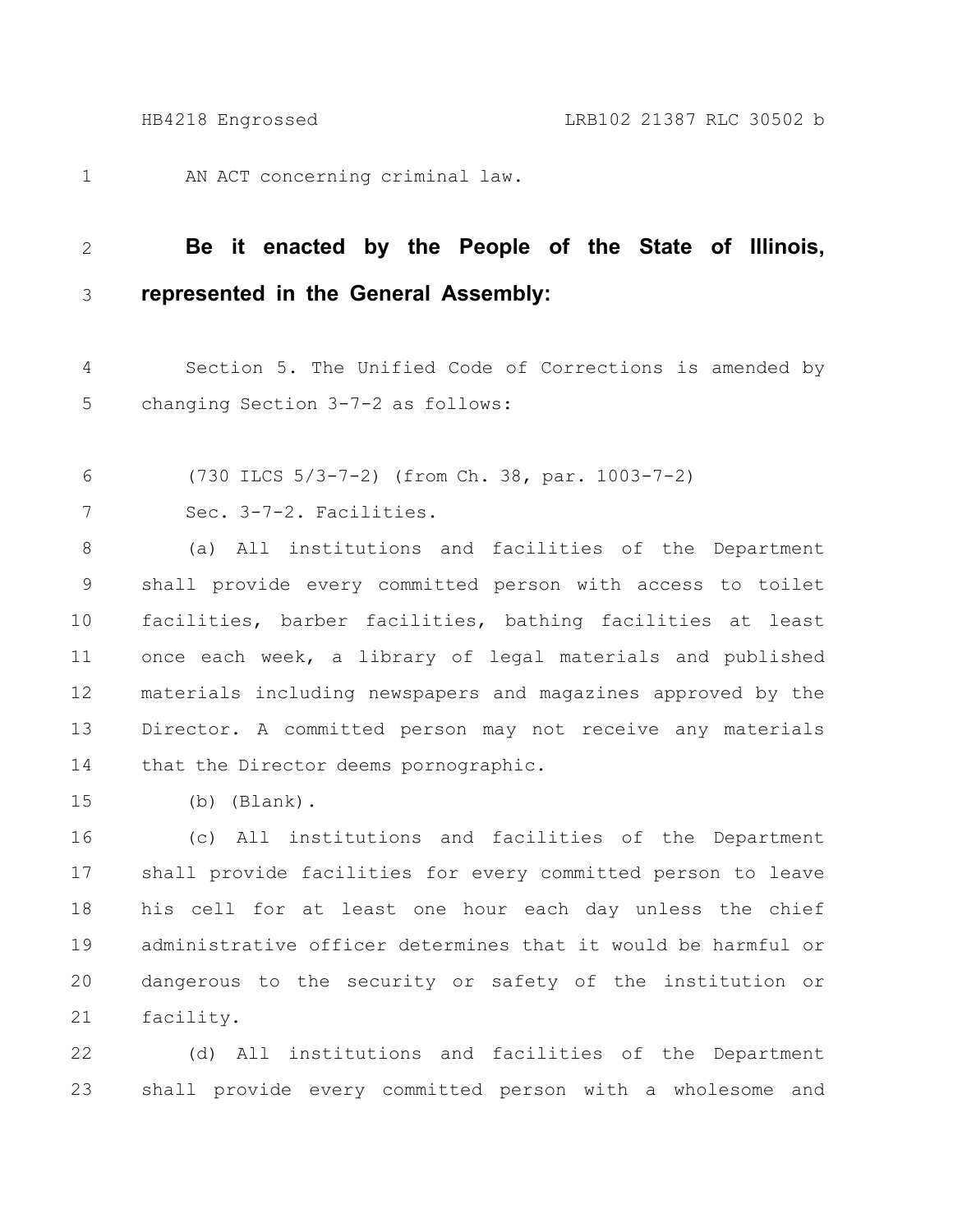HB4218 Engrossed - 2 - LRB102 21387 RLC 30502 b

nutritional diet at regularly scheduled hours, drinking water, clothing adequate for the season, including underwear, bedding, soap and towels and medical and dental care. Underwear provided to each committed person in all institutions and facilities of the Department shall be free of charge and shall be provided at any time upon request, including multiple requests, of the committed person or as needed by the committed person. 1 2 3 4 5 6 7 8

(e) All institutions and facilities of the Department shall permit every committed person to send and receive an unlimited number of uncensored letters, provided, however, that the Director may order that mail be inspected and read for reasons of the security, safety or morale of the institution or facility. 9 10 11 12 13 14

(f) All of the institutions and facilities of the Department shall permit every committed person to receive in-person visitors and video contact, if available, except in case of abuse of the visiting privilege or when the chief administrative officer determines that such visiting would be harmful or dangerous to the security, safety or morale of the institution or facility. Each committed person is entitled to 7 visits per month. Every committed person may submit a list of at least 30 persons to the Department that are authorized to visit the committed person. The list shall be kept in an electronic format by the Department beginning on August 1, 2019, as well as available in paper form for Department 15 16 17 18 19 20 21 22 23 24 25 26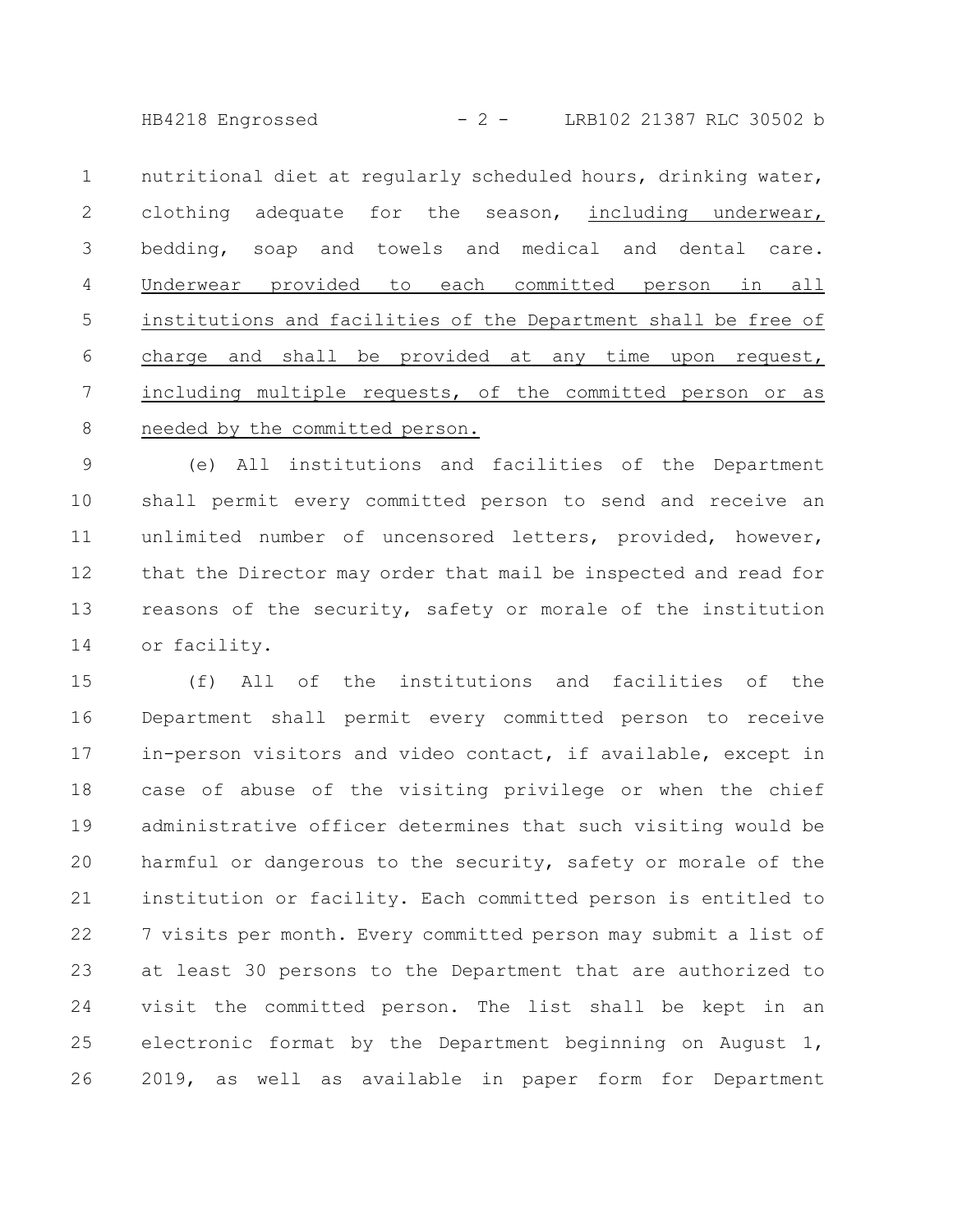HB4218 Engrossed - 3 - LRB102 21387 RLC 30502 b

employees. The chief administrative officer shall have the right to restrict visitation to non-contact visits, video, or other forms of non-contact visits for reasons of safety, security, and order, including, but not limited to, restricting contact visits for committed persons engaged in gang activity. No committed person in a super maximum security facility or on disciplinary segregation is allowed contact visits. Any committed person found in possession of illegal drugs or who fails a drug test shall not be permitted contact visits for a period of at least 6 months. Any committed person involved in gang activities or found guilty of assault committed against a Department employee shall not be permitted contact visits for a period of at least 6 months. The Department shall offer every visitor appropriate written information concerning HIV and AIDS, including information concerning how to contact the Illinois Department of Public Health for counseling information. The Department shall develop the written materials in consultation with the Department of Public Health. The Department shall ensure that all such information and materials are culturally sensitive and reflect cultural diversity as appropriate. Implementation of the changes made to this Section by Public Act 94-629 is subject to appropriation. The Department shall seek the lowest possible cost to provide video calling and shall charge to the extent of recovering any demonstrated costs of providing video calling. The Department shall not make a commission or profit 1 2 3 4 5 6 7 8 9 10 11 12 13 14 15 16 17 18 19 20 21 22 23 24 25 26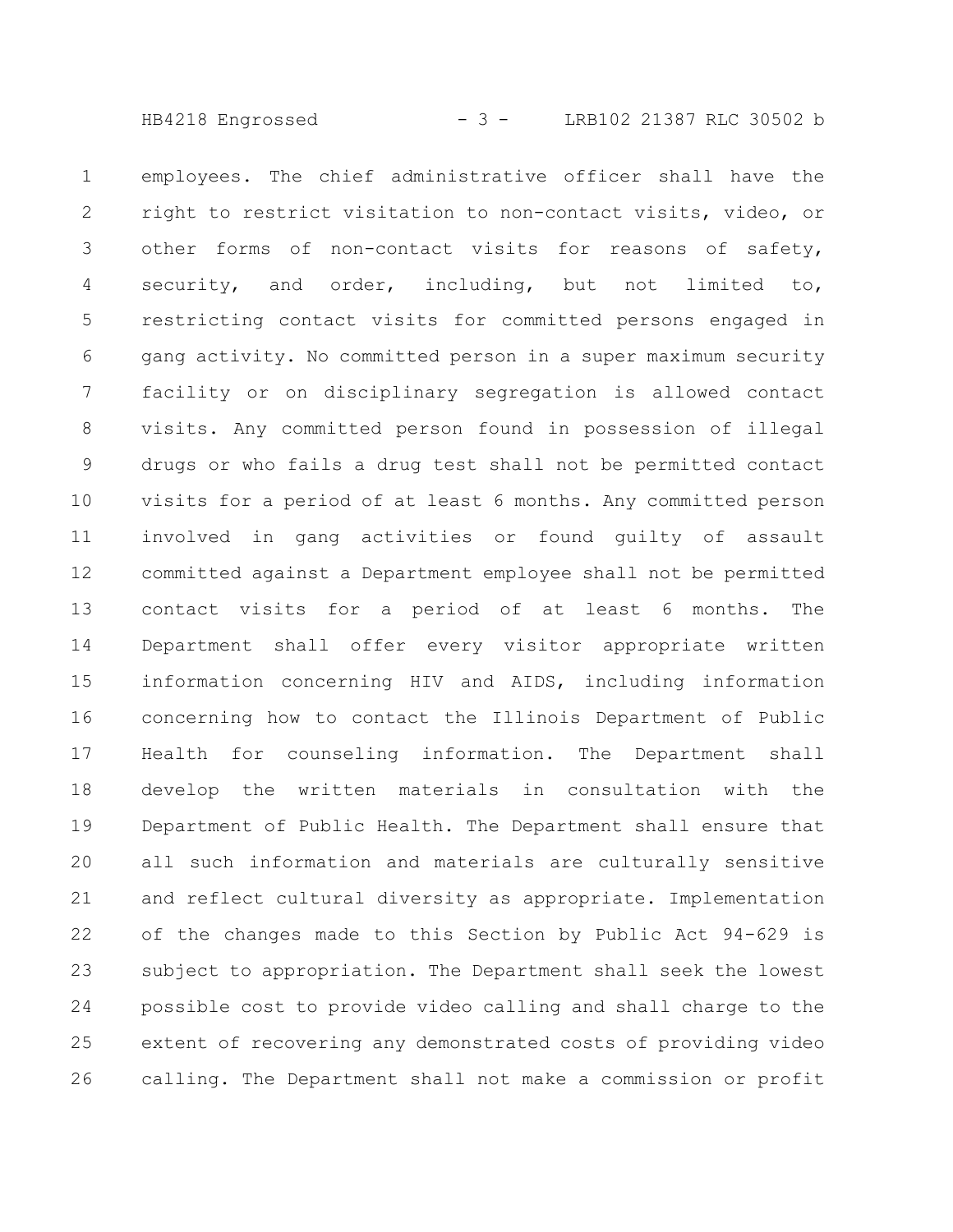HB4218 Engrossed - 4 - LRB102 21387 RLC 30502 b

from video calling services. Nothing in this Section shall be construed to permit video calling instead of in-person visitation. 1 2 3

4

 $(f-5)$  (Blank).

(f-10) The Department may not restrict or limit in-person visits to committed persons due to the availability of interactive video conferences. 5 6 7

(f-15)(1) The Department shall issue a standard written policy for each institution and facility of the Department that provides for: 8 9 10

(A) the number of in-person visits each committed person is entitled to per week and per month including the requirements of subsection (f) of this Section; 11 12 13

14

(B) the hours of in-person visits;

(C) the type of identification required for visitors at least 18 years of age; and 15 16

(D) the type of identification, if any, required for visitors under 18 years of age. 17 18

(2) This policy shall be posted on the Department website and at each facility. 19 20

(3) The Department shall post on its website daily any restrictions or denials of visitation for that day and the succeeding 5 calendar days, including those based on a lockdown of the facility, to inform family members and other visitors. 21 22 23 24 25

(g) All institutions and facilities of the Department 26